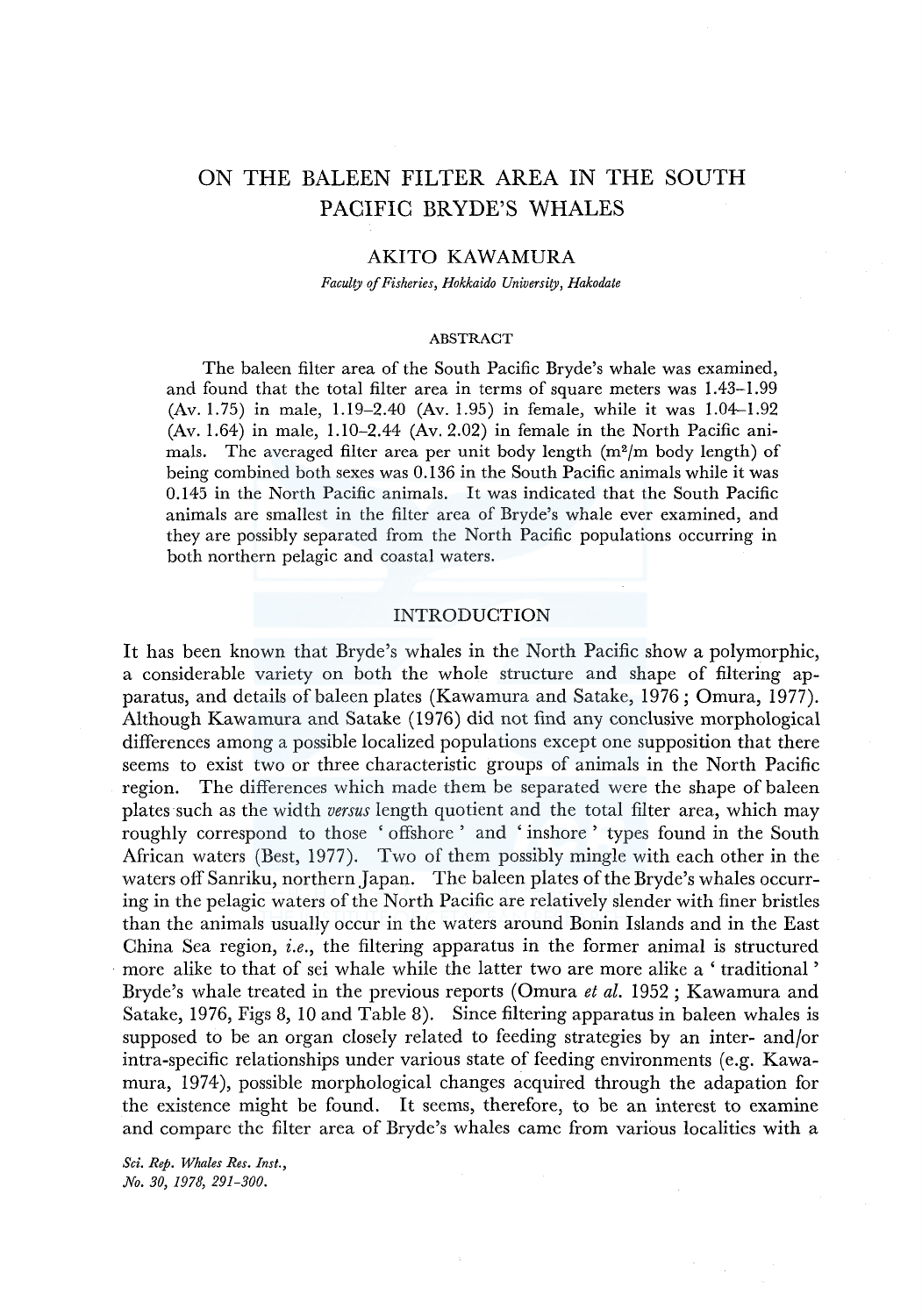#### 292 KAWAMURA

hope to find characteristics by each local population since there exist very few information concerning the identity of Bryde's whale populations throughout the warmer waters over the world.

## MATERIAL AND METHOD

The material dealt with in this report was obtained from the animals caught under the scheme of special permission in the tropical South Pacific between New Zealand and Fiji Islands during 1976/77 season (Ohsumi, 1977) (Fig. 1). Their food was consisted exclusively of euphausiids, *Euphausia diomedae, E. recurva* and *Thysanoessa gregaria,* and the general feeding habits have been reported previously (Kawamura, 1977), where he discussed considerable nutritional availability for baleen whales



Fig. I. Sea area of catch for the Bryde's whales, 30 October-5 November, 1976.

even in the tropical seas. The filtering apparatus and some related measurements for a total of 22 out of 113 animals caught by the *Yonan Maru No. 2* operation in the waters mentioned above were measured by the ship's personnel. The measurements obtained were: 1) length of a row of baleen plates along both palatal ridge and gum level, 2) spread of baleen rows between both sides at their widest position, 3) distance from anterior end of baleen row to the largest baleen plates, and 4) length of baleen plates including minor plates along the meshed filter surface by an interval of every 30 cm so as to be calculated the whole inside filter area by reappearing the unfold filter shape. The particulars of measurements concerned were given in Appendix Table 1 along with the proportions against body length. Data and figures for the North Pacific Bryde's whales used in this report were quoted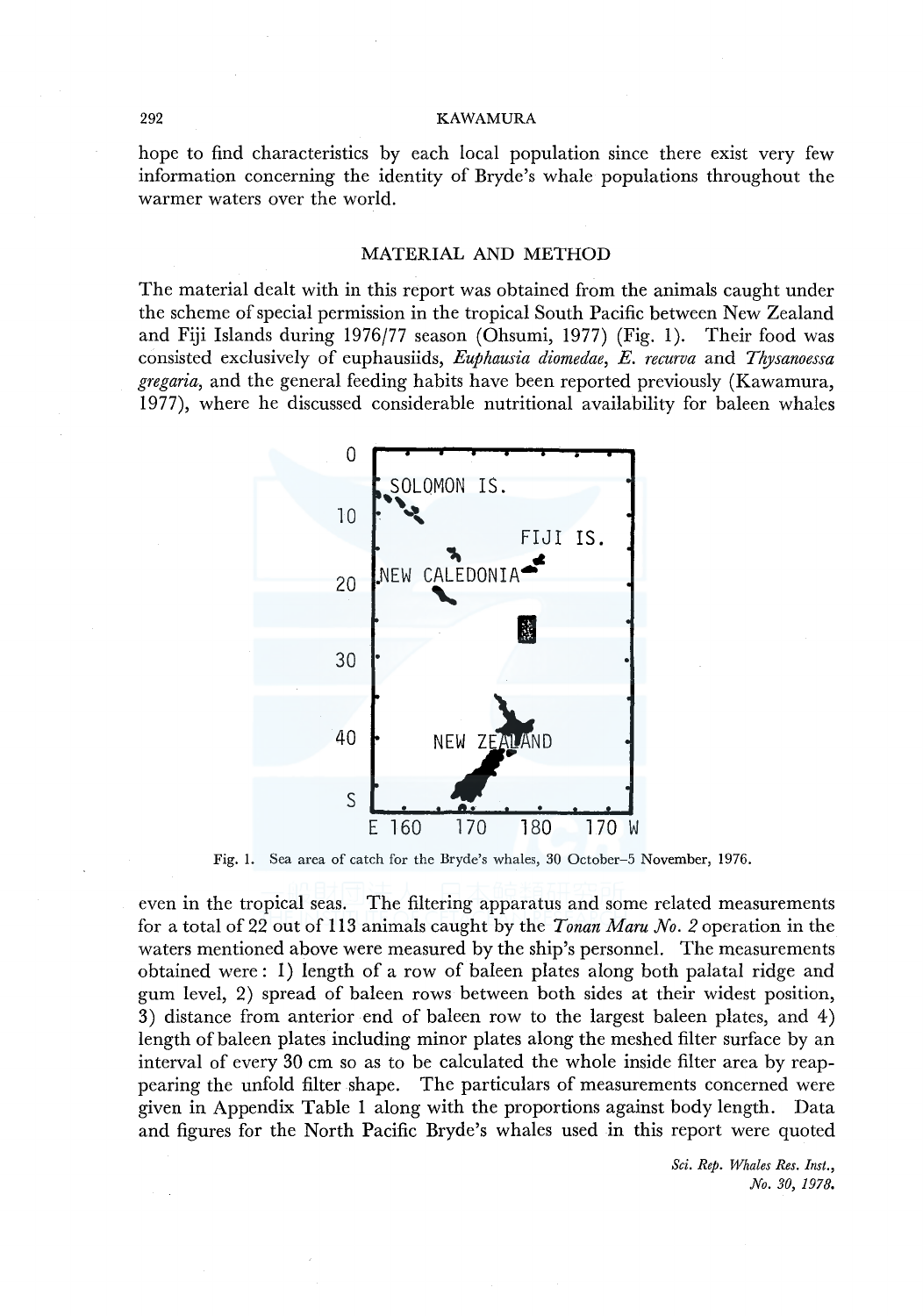from Kawamura and Satake (1976) .

#### . RESULT AND DISCUSSION

In order to examine the shape of oral cavity in horizontal plane two dimensions were figured (Fig. 2). The length of a row of baleen plates along gum level keeps fairly constant and proportional growth with the length of palatal ridge. As far as these figures are concerned, there found no significant differences in this relationships between the North Pacific and South Pacific animals. However, when we see the quotient for maximum spread between both sides of baleen rows *versus* length of palatal ridge, it is observed on the whole that the South Pacific animals show a trend of more prominent oval shaped oral cavity or more larger hunging angle in baleen row (Fig. 3). The hanging angle  $(\theta)$  for the North Pacific animals ranged 43°-56° (Kawamura and Satake, 1976, Table 3), and the South Pacific animal seems to be angled more largely in the overall filter shape. In this connection, it is noteworthy that there were two males whose relative spread of baleen row was more than a half of its across along the principal axis. No definite defferences were



Fig. 2. Two dimensions related to the shape of oral cavity in horizontal plane.

observed in this relationships between both sexes.

The filter area for the North Pacific animals develops proportionally with their body length in the animals of larger than 11 m, while it was significantly small in the younger animals (Kawamura and Satake, 1976, Fig. 9). Concerning this discontinuous developmental figures, Kawamura and Satake (1976) suggested a possible rapid development of filtering apparatus around weaning period. On the other hand, the filter area for the South Pacific animals showed fairely constant development (Fig. 4). It is, however, observed that the filter area in many South Pacific animals was in the midst of both outside and inside filter area for the North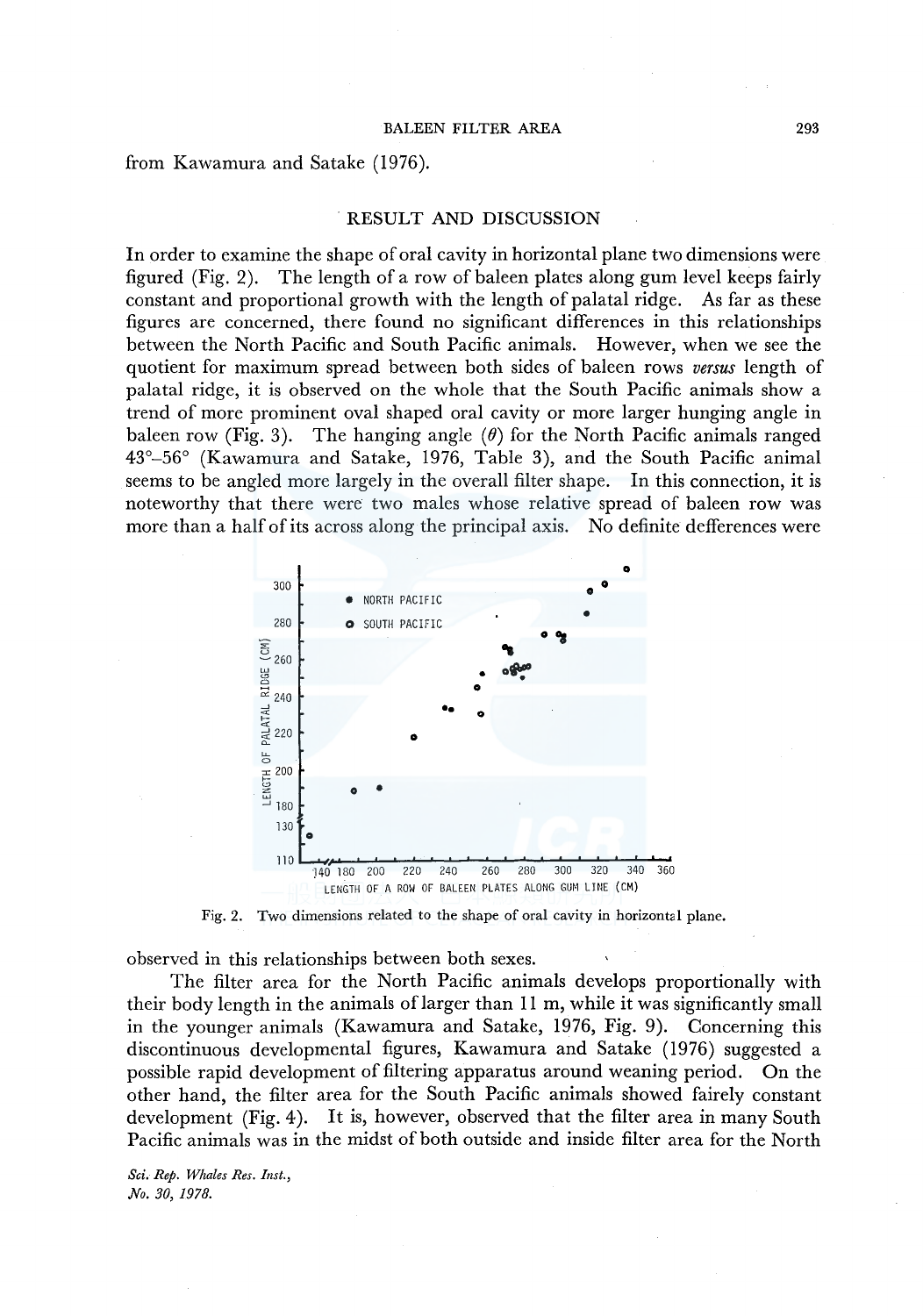Pacific animals.

Comparing these figures, it was clearly noticed that the absolute values for the filter area in the South Pacific animals were appreciably smaller, say, 0.2- 0.3 m2, than that known in the North Pacific ones. To make smooth the variations possibly due to the different composition of body length between northern and southern populations, the filter area per unit of body length was calculated (Fig. 5). The values expressed by square meters of filter area per 1 m body length again showed a clearly smaller relative filter area in the South Pacific animals, and this trend may become more clearer especially in the animals larger than 12.5 m, *i.e.*, the larger the animal, the smaller relative filter area per unit of body length.



Fig. 3. Quotient between the spread of both baleen rows and the length of oral cavity. An oval shape of baleen rows in their horizontal arrangements is more prominent in the South Pacific animal than that of the North Pacific, which suggests a possible larger trend in hunging angle of each baleen plate in the South Pacific animal than the North Pacific.

The averaged relative filter area for both the North and South Pacific animals was 0.145 and 0.136 ( $m^2/m$  body length) respectively. Two instances of relative small filter area  $(0.046$  and  $0.094$  m<sup>2</sup>/m body length for Nos 79 and 80 in Appendix Table 1) though not by far the extent found in the North Pacific animals, may again make us confirm a very rapid development of filtering apparatus around weaning period.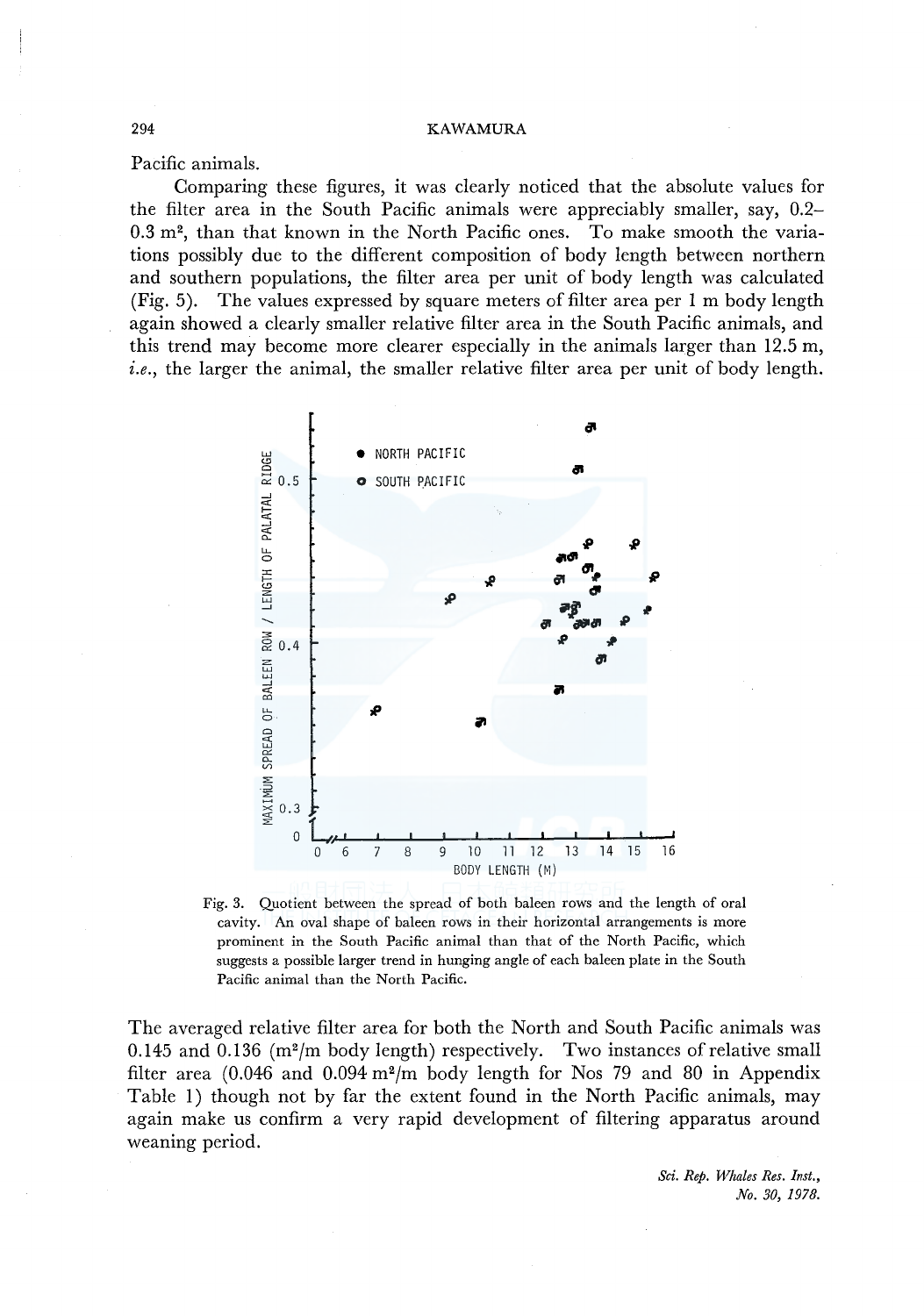#### BALEEN FILTER AREA 295

Although the number of animals and/or materials examined to date is still very few, it seems to be clear that the development of filter area in the South Pacific Bryde's whales may relatively be poorer by the magnitudes of  $6.2-10.3\%$  smaller than the North Pacific animals in terms ofrelative filter area per unit of body length. Comparing the total filter area for Bryde's whales with that of another baleen whale species by interporating the data onto Fig. 8-6 by Kawamura (Kawamura, 1974), it is observed that the Bryde's whales are intermediately characterized between sei and fin whales, and the figures for the former animals may correspond to



Fig. 4. Total filter area for both the North Pacific and the South Pacific Bryde's whales. An outer surface filter area for the North Pacific animal is shown by the cross.

that of humpback and minke whales. The general food habits of baleen whales (e.g. Nemoto and Kawamura, 1977) may well describe the result due to these characteristics in the structure of feeding apparatus.

So far as the result from 120 Bryde's whales in the South Pacific and the Coral Sea, and 105 animals in the Indian Ocean are concerned, they fed solely upon euphausiids, *Euphausia diomedeae, E. recurva,* and *Thysanoessa gregaria* (Kawamura, 1977), while the 'offshore ' form Bryde's whales in the South African waters has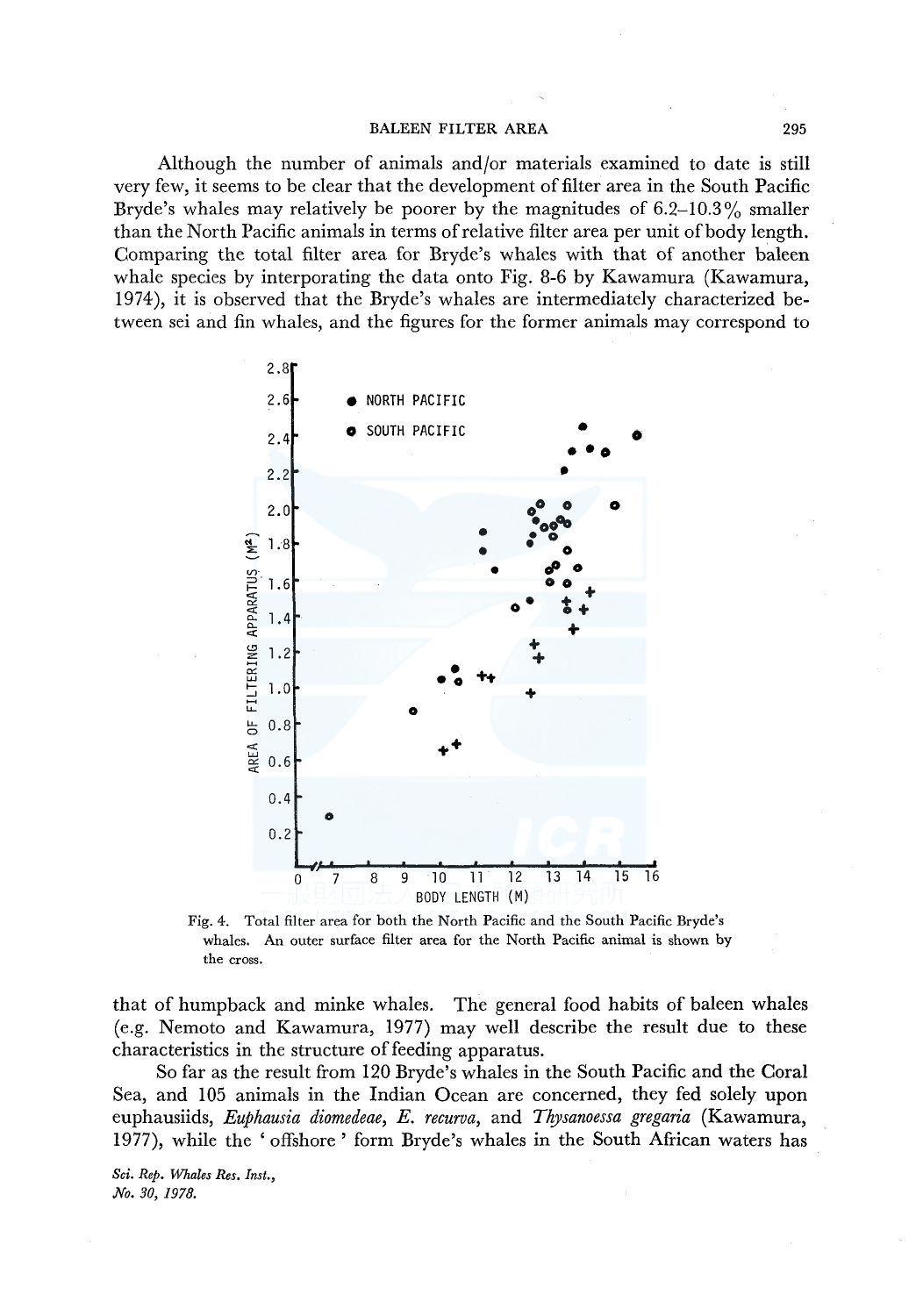

Fig. 5. Filter area per unit of body length shows an appreciably more poorer developments of filtering apparatus in the South Pacific Bryde's whales than in the North Pacific animals. Averages for both the North Pacific and the South Pacific animals were 0.145 ( $N=13$ , broken line) and 0.136 ( $N=20$ , chain line) respectively. The unusual and relatively smaller figures for two young animals (see Nos 79 and 80 animals in Appendix Table 1) were excluded in taking an average.

been reported to feed mainly upon *Euphausia lucens, E. recurva, Nyctiphanes capensis, Thysanoessa gregaria* and several species of micronektonic fish (Best, 1977). To see the dominancy of *E. recurva* in the stomach of fin, sei, humpback and pygmy blue whales in addition to Bryde's whales at Durban (Bannister and Baker, 1967),  $E$ . *recurva* may be considered to play an important role in the nutritional ecology of baleen whales widely over the warmer sea region. The coincidence with the food habits in both above mentioned Bryde's whale populations may suggests that the animals in the South Pacific are very similar to ' offshore ' form, and they must be similar' form' to the animals occurring in the waters of Bonin Islands and southern coastal regions. However, the former animals are possibly be separated morphologically from those occur in the pelagic North Pacific although Ohsumi (1977) thinks the latter can also be reffered to the ' offshore ' form. On the other hand, Nemoto and Kawamura (1977) gives a figure in the order of selection of food by baleen whales as 88.9% of Bryde's whales fed upon euphausiids and the rest **11.1** % was composed of fish diet. This may suggests the animal to be similar to 'offshore' form. However, the food item of baleen whales itself is so variable with the change of feeding ground under the multi-specific structure such as the North Pacific (see Kawamura, 1973; Nemoto and Kawamura, 1977), and hardly be determined by the morphological character alone. The clear difference in the size and shape of North Pacific pelagic form from those in the southern coastal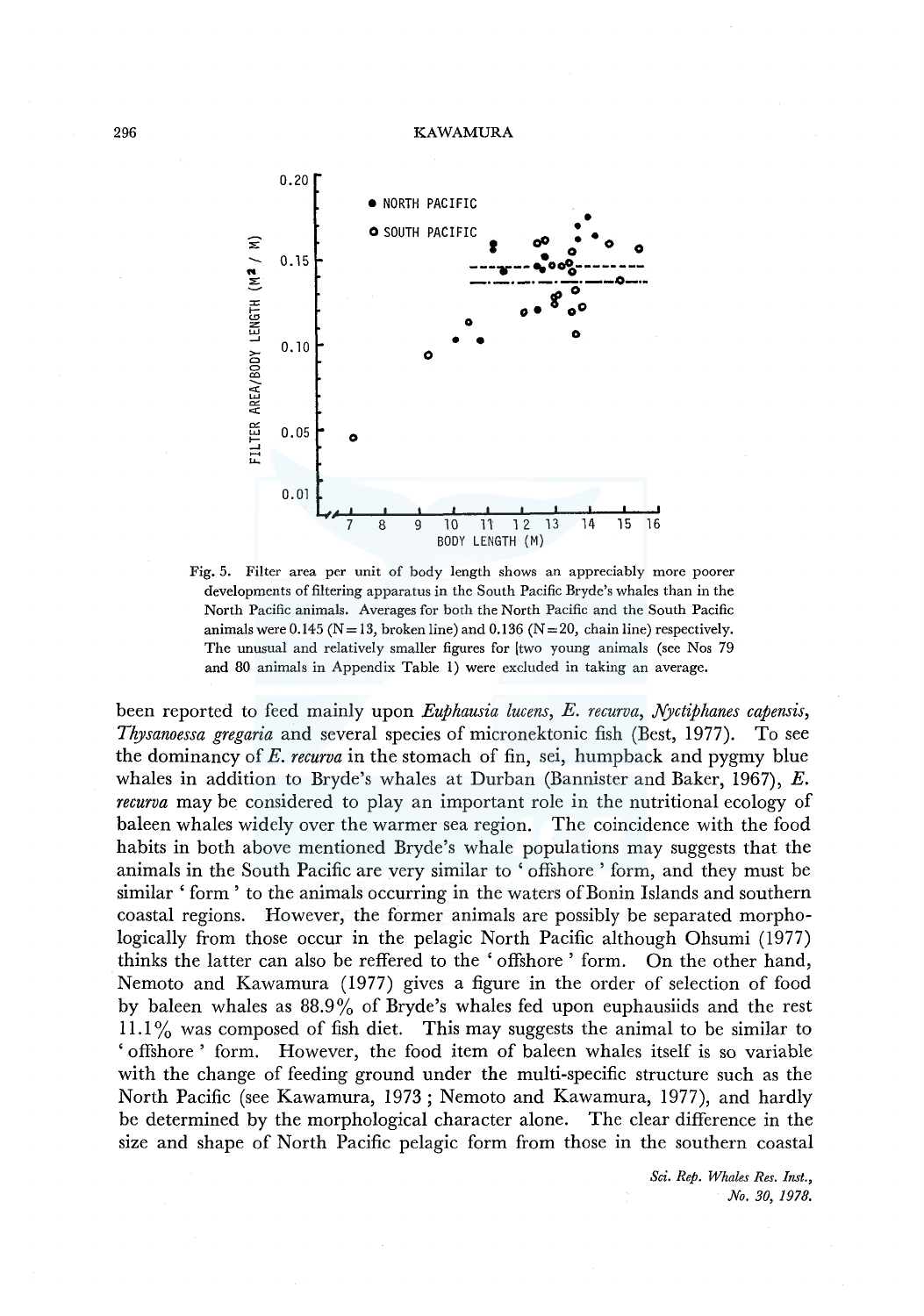#### BALEEN FILTER AREA 297

waters of Japan indicates the former animals, if not entirely, could be separated from the latter as well as the South Pacific Bryde's whales which also could be separated from the northern population by their appreciably smaller filter area.

#### **REFERENCES**

- BANNISTER, J. L. and A. de C. BAKER, 1967. Observations on food and feeding of baleen whales at Durban. *Norsk Hvaifangst-Tid.,* No. 4 : 78-82.
- BEsT, P. B., 1977. Two allopatric forms of Bryde's whale off South Africa. *Rep. int. Whal. Commn,* (Special issue 1): 10-38.
- KAWAMURA, A., 1973. Food and feeding ofsei whale caught in the waters south of 40°N in the North Pacific. *Sci. Rep. Whales Res. Inst.,* 25: 219-236.
- KAWAMURA, A., 1974. Food and feeding ecology in the southern sei whale. *Sci. Rep. Whales Res. Inst.*, 26: 25-143.
- KAWAMURA, A., 1977. On the food of Byde's whales caught in the South Pacific and Indian Oceans. *Sci. Rep. Whales Res. Inst.,* 29: 49-58.
- KAWAMURA, A. and Y. SATAKE, 1976. Preliminary report on the geographical distribution of the Bryde's whale in the North Pacific with special reference to the structure of filtering apparatus. *Sci. Rep. Whales Res. Inst.,* 28: 1-35.
- NEMOTO, T. and A. KAWAMURA, 1977. Characteristics of food habits and distribution of baleen whales with special reference to the abundance of North Pacific sei and Bryde's whales. *Rep. int. Whal. Commn,*  (Special issue 1): 80-87.
- 0HSUMI, S., 1977. Bryde's whales in the pelagic whaling ground of the North Pacific. *Rep. int. Whal. Commn,* (Special issue 1): 140-149.
- OMURA, H., 1977. Review of the occurrence of Bryde's whale in the Northwest Pacific. *Rep. int. Whal. Commn,* (Special issue 1): 88-91.
- OMURA, H., S. NrsHIMOTO, and K. FUJINO, 1952. Sei whales *(Balaenoptera borealis)* in the adjacent waters of Japan. *Japan Whaling Assoc.,* 80 p.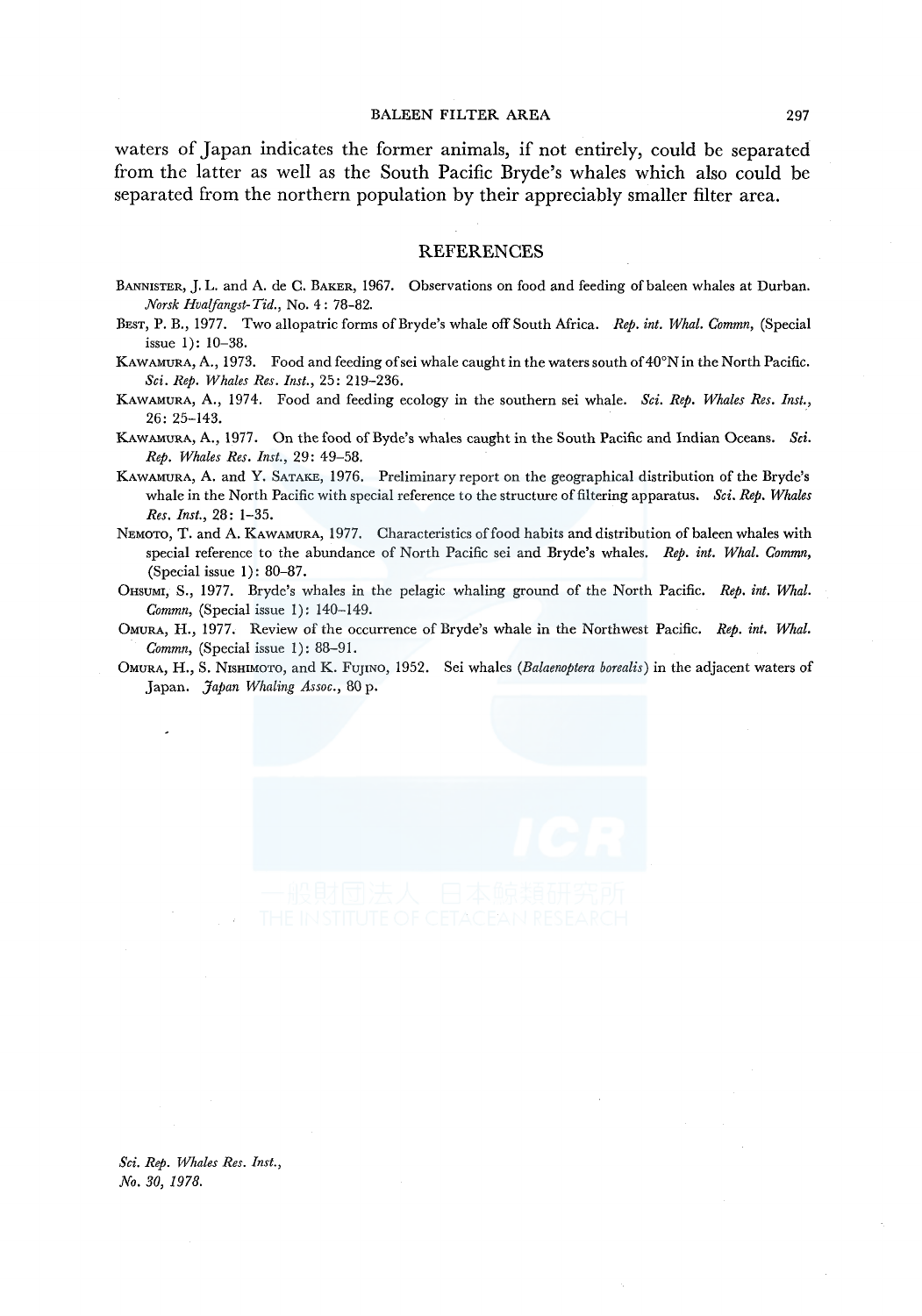298 KAWAMURA

APPENDIX TABLE I. Measurements on filtering apparatus for the South Pacific Bryde's whales caught

| 1.  | 8                        | 15         | 45                       | 59               | 60                       | 62              | 68              | 71              | 72              | 73              | 74                       |
|-----|--------------------------|------------|--------------------------|------------------|--------------------------|-----------------|-----------------|-----------------|-----------------|-----------------|--------------------------|
| 2.  | 30 X                     | 30 X       | 31 X                     | $1 \mathrm{X}$ I | 1 XI                     | $2 \mathbf{XI}$ | $2 \mathrm{XI}$ | $2 \mathrm{XI}$ | $2 \mathrm{XI}$ | $2 \mathrm{XI}$ | $2 \mathbf{X}$           |
| 3.  | $25 - 06$                | $23 - 32$  | 24-49                    | $24 - 32$        | $25 - 00$                | $24 - 42$       | $24 - 38$       | $24 - 49$       | $24 - 45$       | 24-49           | $24 - 48$                |
|     | $177 - 34$               | $177 - 50$ | $177 - 48$               | $177 - 19$       | $177 - 40$               | $177 - 18$      | $177 - 27$      | $177 - 24$      | $177 - 25$      | $177 - 26$      | $177 - 18$               |
| 4.  | м                        | М          | М                        | F                | м                        | F               | М               | F               | F               | м               | м                        |
| 5.  | 13.4                     | 13.2       | 13.6                     | 15.5             | 13.0                     | 13.0            | 12.1            | 13.5            | 14.9            | 13.1            | 12.5                     |
| 6.  | Nil                      | Nil        | Nil                      | $Eu+$            | $Eu$ ##                  | $Eu$ #          | $Eu$ $#$        | $Eu$ #          | $Eu+$           | Nil             | $Eu$ $\parallel$         |
| 7.  | $\overline{\phantom{0}}$ | ---        | $\overline{\phantom{m}}$ | None             | $\overline{\phantom{0}}$ | 108~(M)         | $\qquad \qquad$ | None            | None            |                 | $\overline{\phantom{a}}$ |
| 8.  | 4.0                      | 3.5        | 4.0                      | 5.0              | 4.5                      | 4.0             | 3.5             | 4.0             | 5.0             | 3.5             | 4.5                      |
| 9.  | 278                      | 300        | 276                      | 336              | 273                      | 274             | 255             | 273             | 316             | 276             | 274                      |
|     | 20.75                    | 22.73      | 19.85                    | 21.68            | 21.00                    | 21.08           | 21.07           | 20.22           | 21.21           | 21.07           | 21.92                    |
| 10. | 255                      | 273        | 267                      | 319              | 265                      | 255             | 244             | 243             | 294             | 254             | 252                      |
|     | 19.03                    | 20.68      | 20.58                    | 20.38            | 19.62                    | 20.17           | 20.07           | 19.48           | 19.73           | 19.39           | 20.16                    |
| 11. | 112                      | 112        | 140                      | 110              | 107                      | 99              | 99              | 120             | 136             | 103             | 110                      |
|     | 8.36                     | 8.48       | 9.03                     | 8.46             | 8.23                     | 8.18            | 8.18            | 8.89            | 9.12            | 7.86            | 8.80                     |
| 12. | 187                      | 195        | 218                      | 180              | 159                      | 155             | 155             | 208             | 246             | 195             | 165                      |
|     | 13.96                    | 14.77      | 14.06                    | 13.85            | 12.23                    | 12.81           | 12.81           | 15.41           | 16.51           | 14.89           | 13.20                    |
| 13. | 1.97                     | 1.92       | 1.79                     | 2.40             | 1.65                     | 1.59            | 1.44            | 2.08            | 2.04            | 1.67            | 1.99                     |
| 14. | 0.15                     | 0.15       | 0.15                     | 0.13             | 0.12                     | 0.12            | 0.12            | 0.15            | 0.14            | 0.13            | 0.16                     |

Key to the numbers, 1 to 14, in the appendix table

1. Ser. No.

- 2. Date of catch (day/month)
- 3. Position of catch (south latitude and east longitude)
- 4. Sex
- 5. Body length of animal (m)
- 6. Stomach contents
- 7. Body length of foetus (sex)
- 8. Thickness of blubber (cm)
- 9. Length, row of baleen plates along gum level (cm)
- 10. Length, row of baleen plates along palatal ridge (cm)
- 11. Maximum spread of filtering apparatus across both baleen rows (cm)
- 12. Length, anterior end of baleen row to largest baleen plates (cm)
- 13. Total area of filtering apparatus  $(m^2)^*$
- 14. Total area of filtering apparatus/Body length  $(m^2/m$  body length)
	- \* Total inside surface filter area corresponds to 'Si' given in Kawamura and Satake (1976, Appendix II and Fig. 8)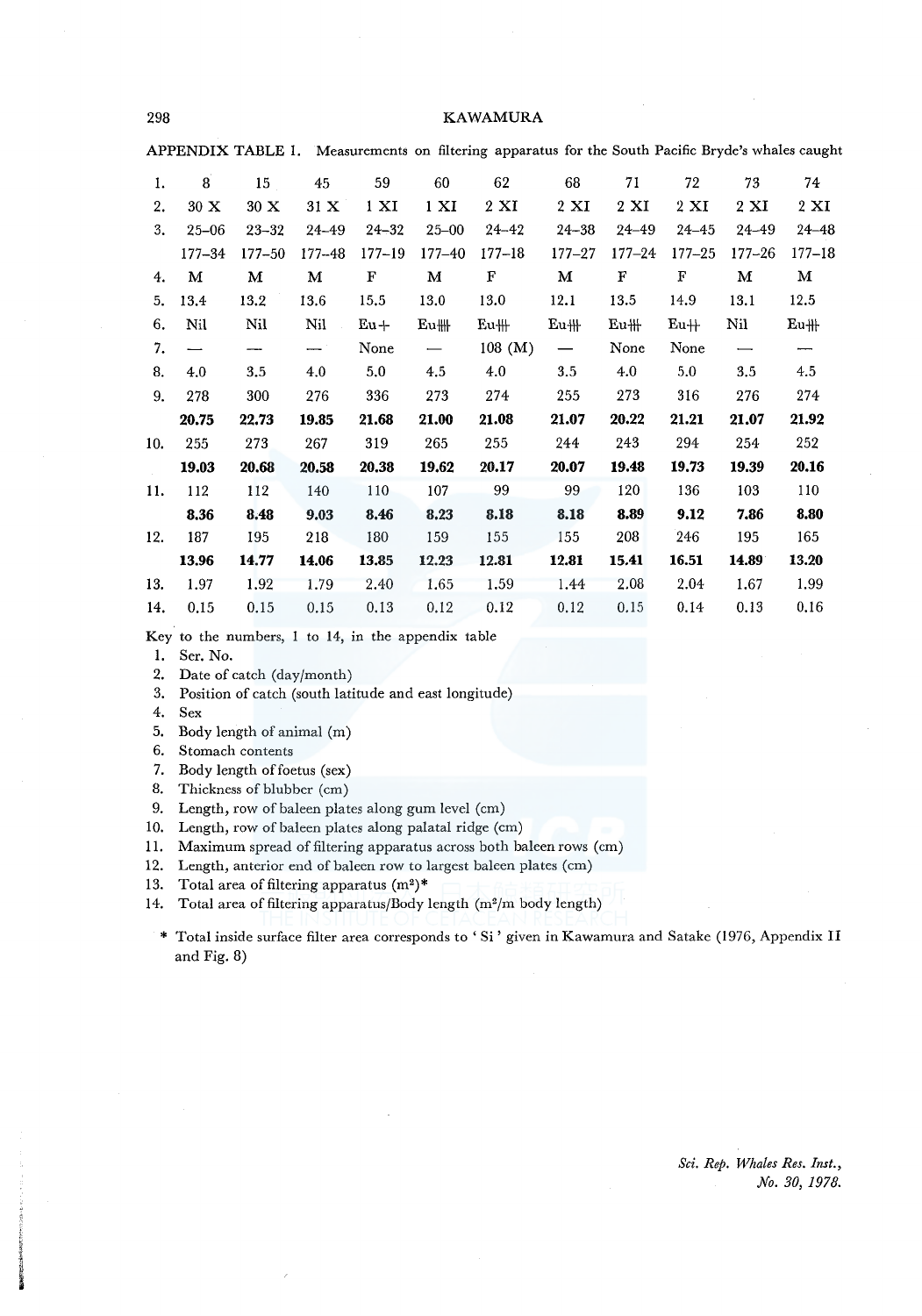### BALEEN FILTER AREA 299

| 75             | 76             | 77                       | 79         | 80         | 86         | 87        | 88         | 93         | 95        | 104         |
|----------------|----------------|--------------------------|------------|------------|------------|-----------|------------|------------|-----------|-------------|
| $2 \mathbf{X}$ | $2 \mathbf{X}$ | 3 XI                     | 3 XI       | 3 XI       | 3 XI       | 3 XI      | 3 XI       | 3 XI       | 3 XI      | 4 XI        |
| $24 - 30$      | $24 - 47$      | $24 - 50$                | $24 - 45$  | 24-49      | $25 - 02$  | $25 - 08$ | $25 - 08$  | $24 - 52$  | $24 - 37$ | $25 - 35$   |
| $177 - 39$     | $177 - 15$     | $177 - 22$               | $177 - 28$ | $177 - 26$ | $177 - 15$ | 177–11    | $177 - 11$ | $178 - 08$ | 178-04    | 178-30      |
| $\mathbf F$    | м              | м                        | F          | F          | М          | М         | м          | ${\bf F}$  | М         | $\mathbf F$ |
| 10.5           | 13.8           | 13.5                     | 7.1        | 9.3        | 13.1       | 13.5      | 13.6       | 14.6       | 12.9      | 12.7        |
| $Eu+$          | $Eu+$          | $Eu+$                    | Nil        | $Eu+$      | $Eu+$      | Nil       | $Eu+$      | $Eu+$      | $Eu+$     | $Eu+$       |
| None           |                | $\overline{\phantom{a}}$ | None       | None       | --         | -------   | $-\cdot$   | None       |           | None        |
| 4.0            | 4.5            | 3.5                      | 3.5        | 3.0        | 4.0        | 4.5       | 4.5        | 5.5        | 4.5       | 3.5         |
| 220            | 291            | 273                      | 135        | 189        | 258        | 282       | 270        | 322        | 280       | 302         |
| 20.95          | 21.09          | 20.22                    | 19.29      | 20.32      | 19.69      | 20.89     | 19.85      | 22.05      | 21.71     | 23.78       |
| 219            | 273            |                          | 125        | 187        | 230        | 255       | 253        | 300        | 255       | 270         |
| 20.86          | 19.78          | —                        | 17.86      | 20.11      | 17.56      | 18.89     | 18.60      | 20.54      | 19.77     | 21.26       |
| 96             | 106            | 107                      | 45         | 80         | 116        | 135       | 103        | 124        | 115       | 110         |
| 9.14           | 7.68           | 7.93                     | 6.43       | 8.60       | 8.85       | 10.00     | 7.57       | 8.49       | 8.91      | 8.66        |
| 150            | 190            | 188                      | 80         | 118        | 177        | 193       | 185        | 230        | 169       | 210         |
| 14.29          | 13.77          | 13.93                    | 11.43      | 12.69      | 13.51      | 14.29     | 13.60      | 15.75      | 13.10     | 16.54       |
| 1.19           | 1.67           | 1.59                     | 0.33       | 0.88       | 1.83       | 1.92      | 1.43       | 2.33       | 1.89      | 2.03        |
| 0.11           | 0.12           | 0.12                     | 0.05       | 0.09       | 0.14       | 0.14      | 0.11       | 0.16       | 0.15      | 0.16        |

by the *Tonan Maru No. 2* fleet in 1976. Percentage proportions to the body length is given in bold faces.